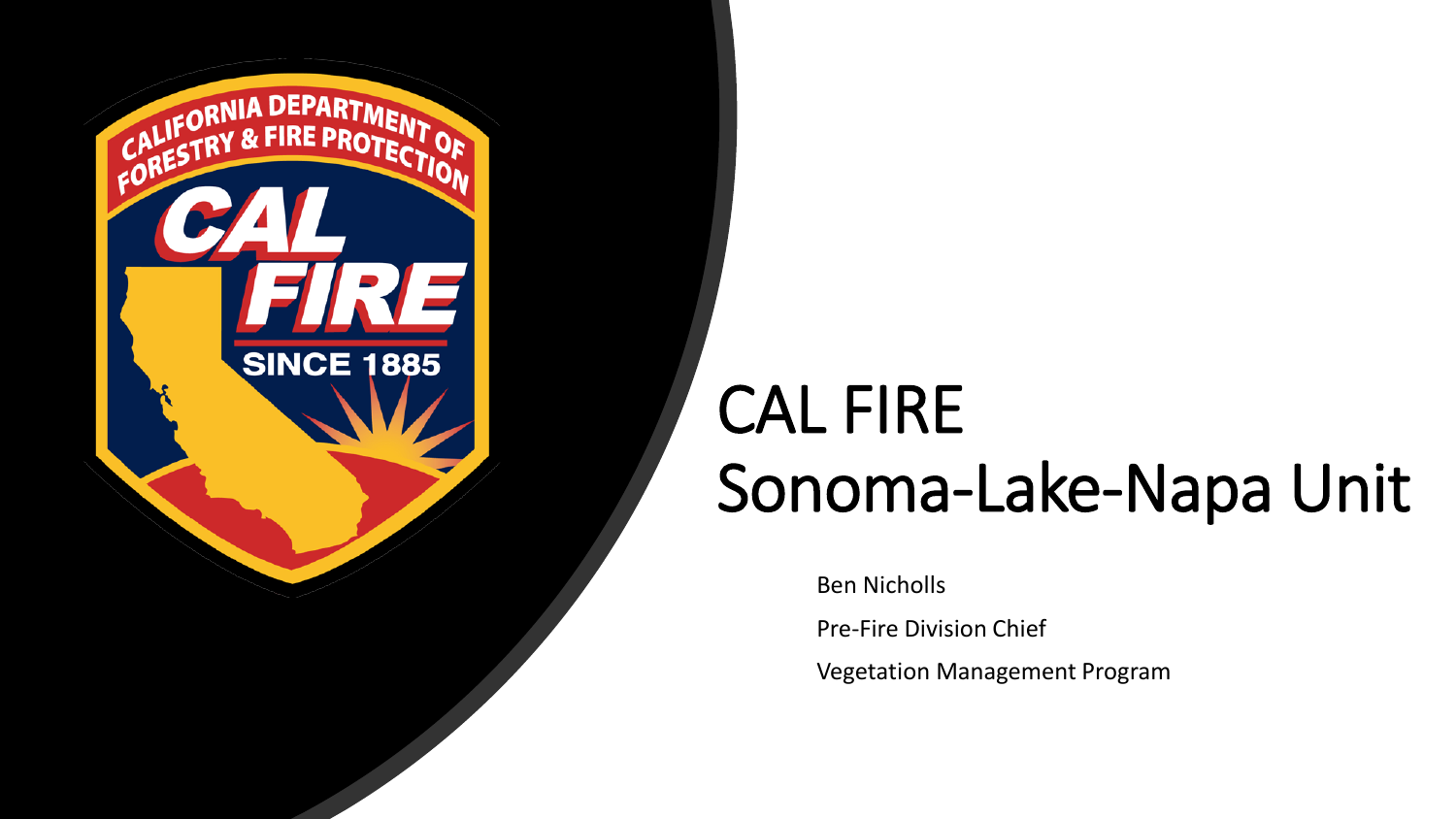# The fire problem

- 2017 set the record for both the Most Destructive and Largest Wildfires in State History.
- **2018 Most Destructive Fire Season in State History**
	- Over 7,600 wildfires
	- **1,846,445 Acres burned**
	- Over 22,700 structures destroyed
	- **Deadliest fire 88 civilian fatalities**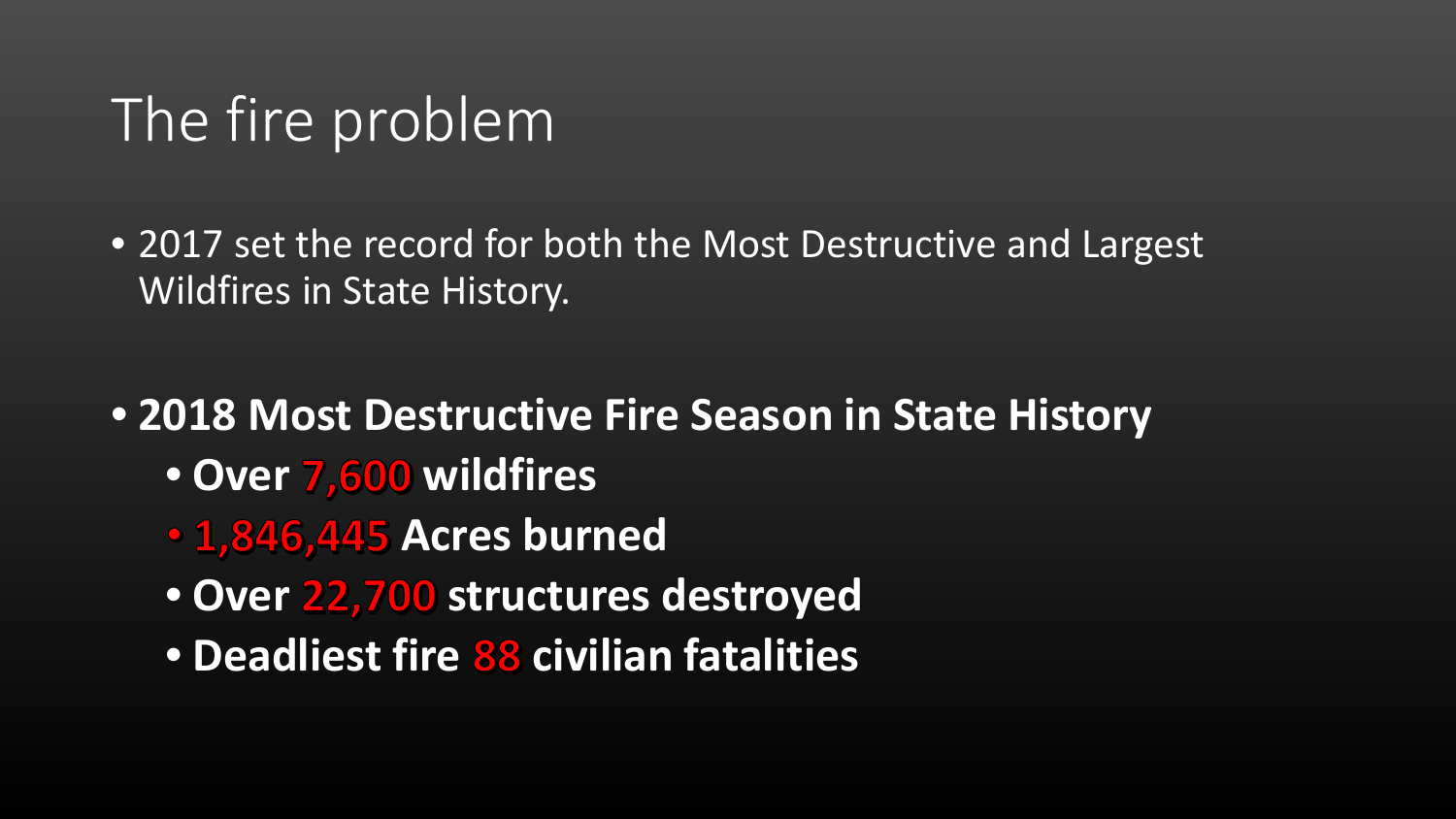#### Vegetation Management Support

- Senate Bill 901
- Senate Bill 1260
- Executive Order N-05-19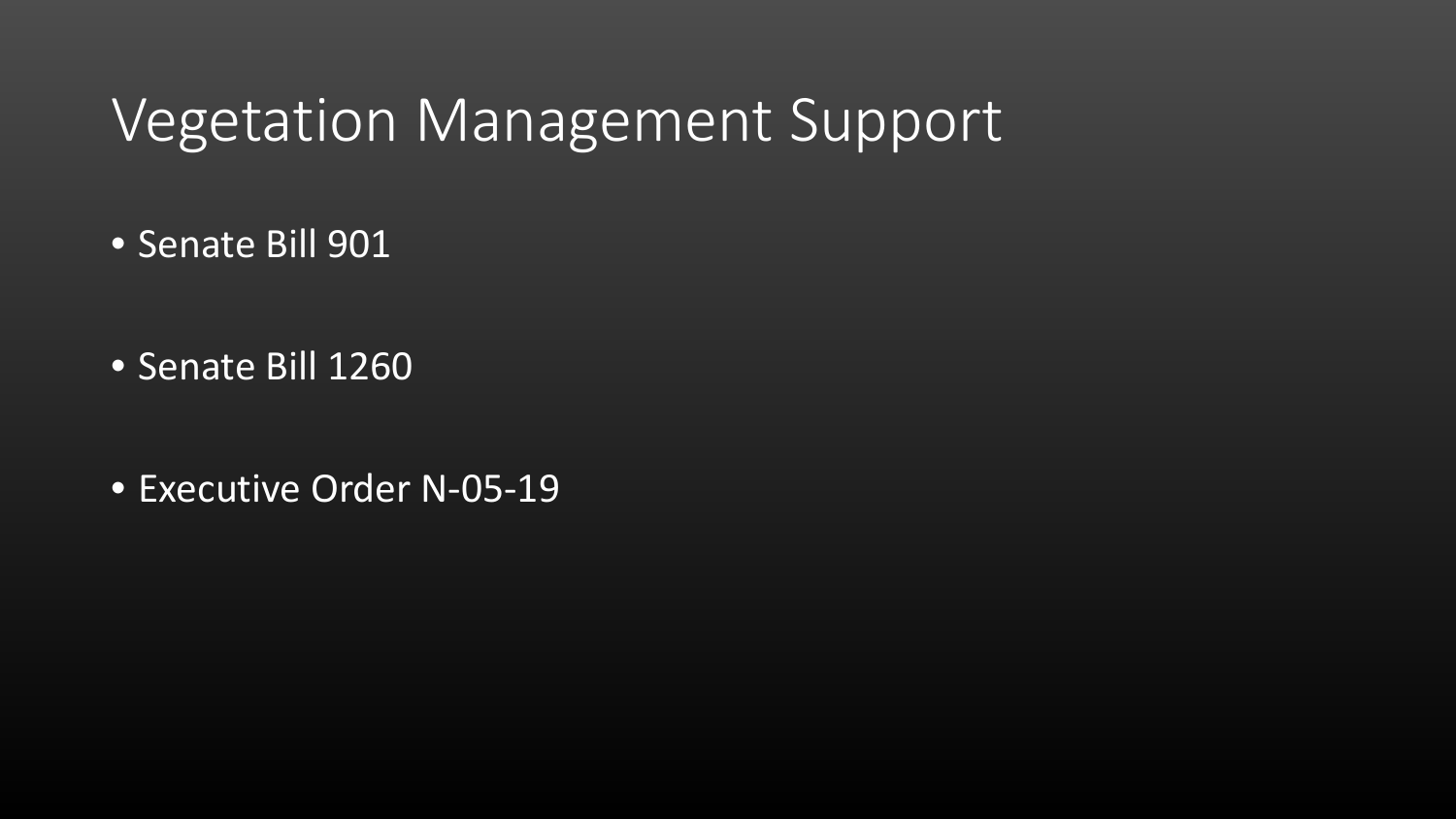## Senate Bill 901

- Highlights:
- \$1 Billion over the next 5 years allocated for fuels treatment
	- **Each year:**
	- \$135 million to California Climate Investments Grants
	- \$35 million to CAL FIRE for Fuel Reduction work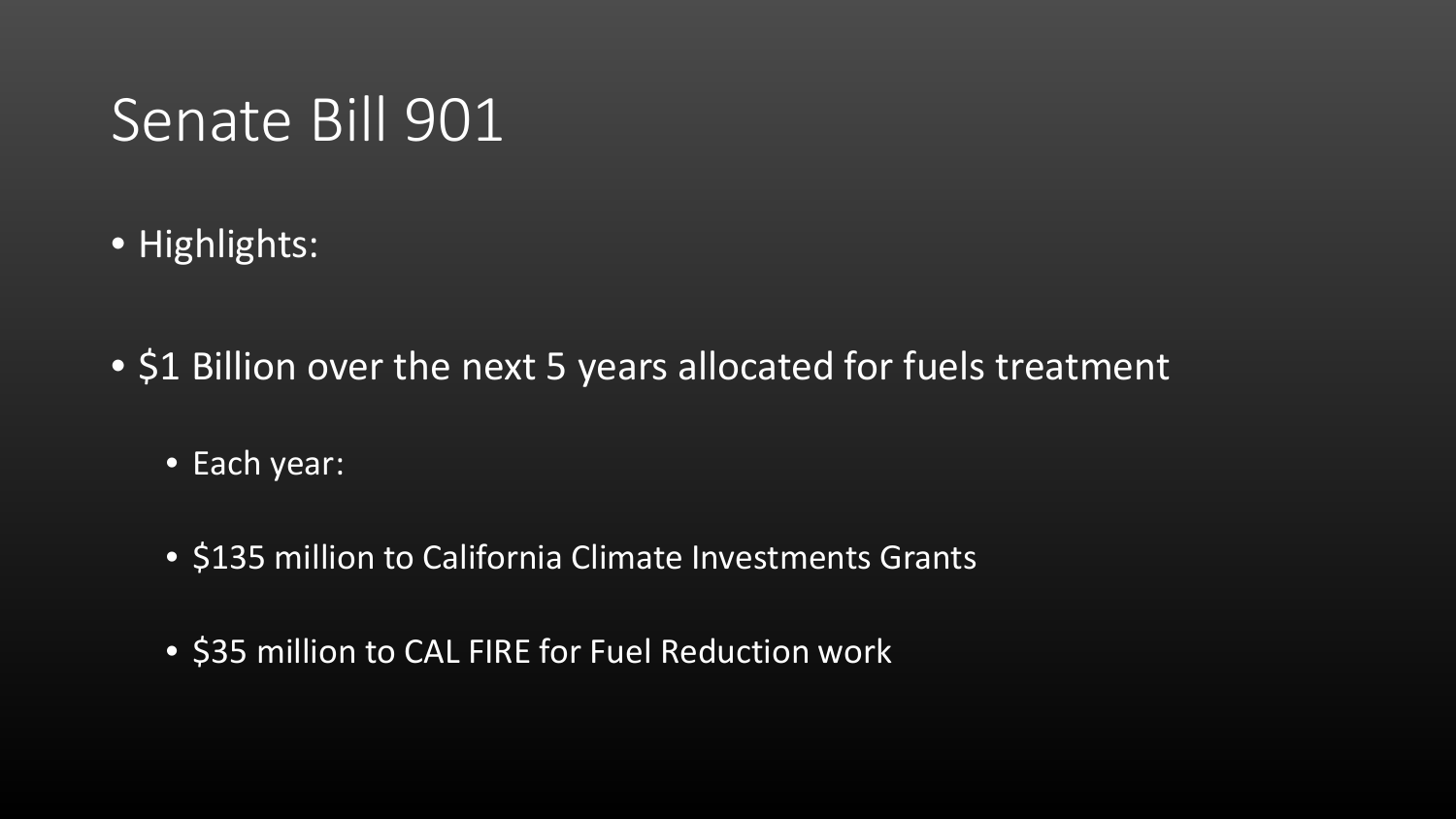### Senate Bill 1260

- Highlights:
- Develop a training curriculum for firefighters to become more proficient in prescribed fire
- Accelerate the pace and scale of pre-fire treatments, such as prescribed fire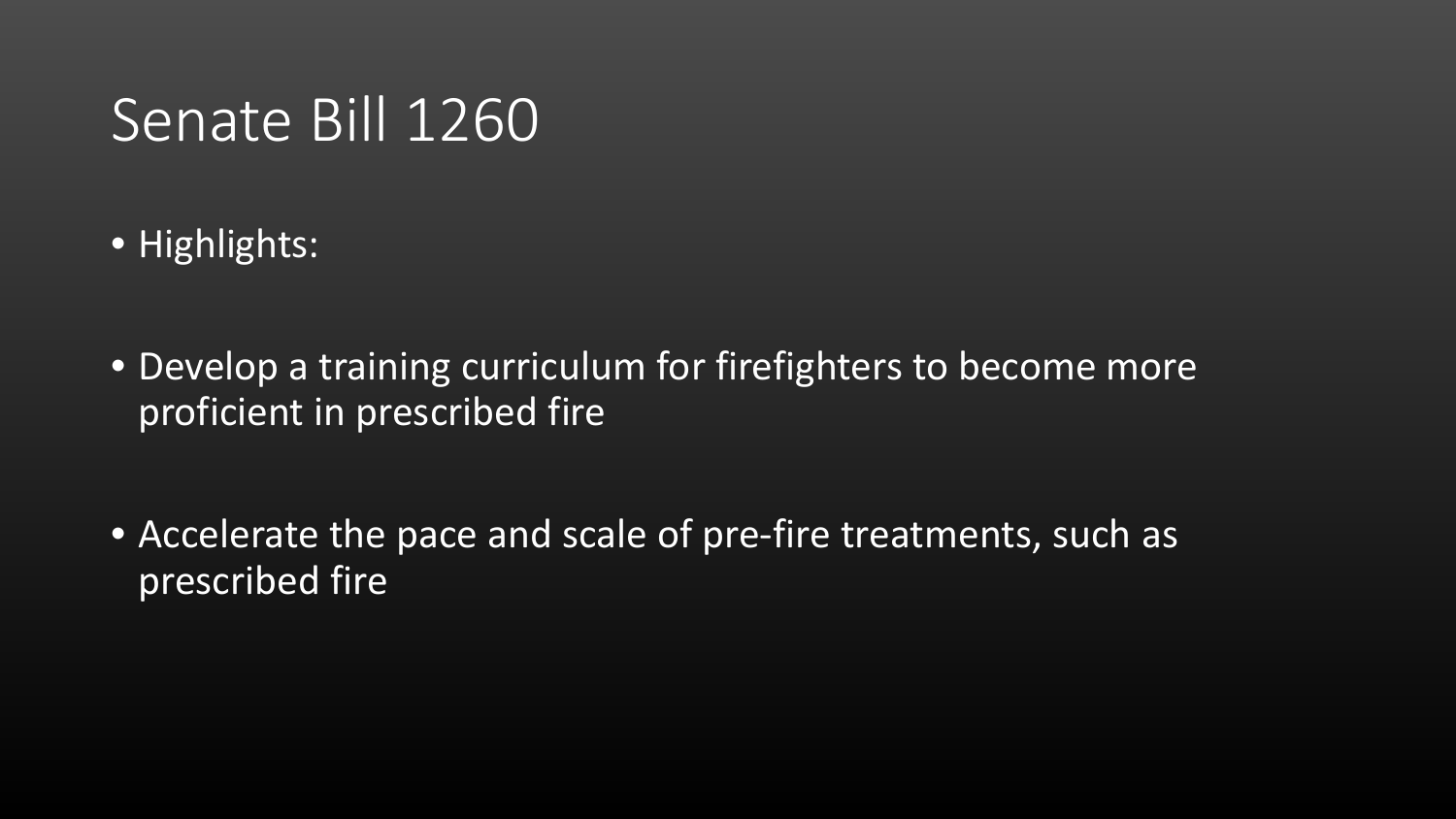#### Executive Order N-05-19

- CAL FIRE to make recommendations on administrative, regulatory, and policy changes or waivers the Governor can initiate to prevent and mitigate wildfires.
- CAL FIRE to lead stakeholder engagement to inform the report.
- Recommendations for immediate, medium-term, and long-term recommended actions that will have the greatest impact in preventing the impact of destructive, deadly wildfires.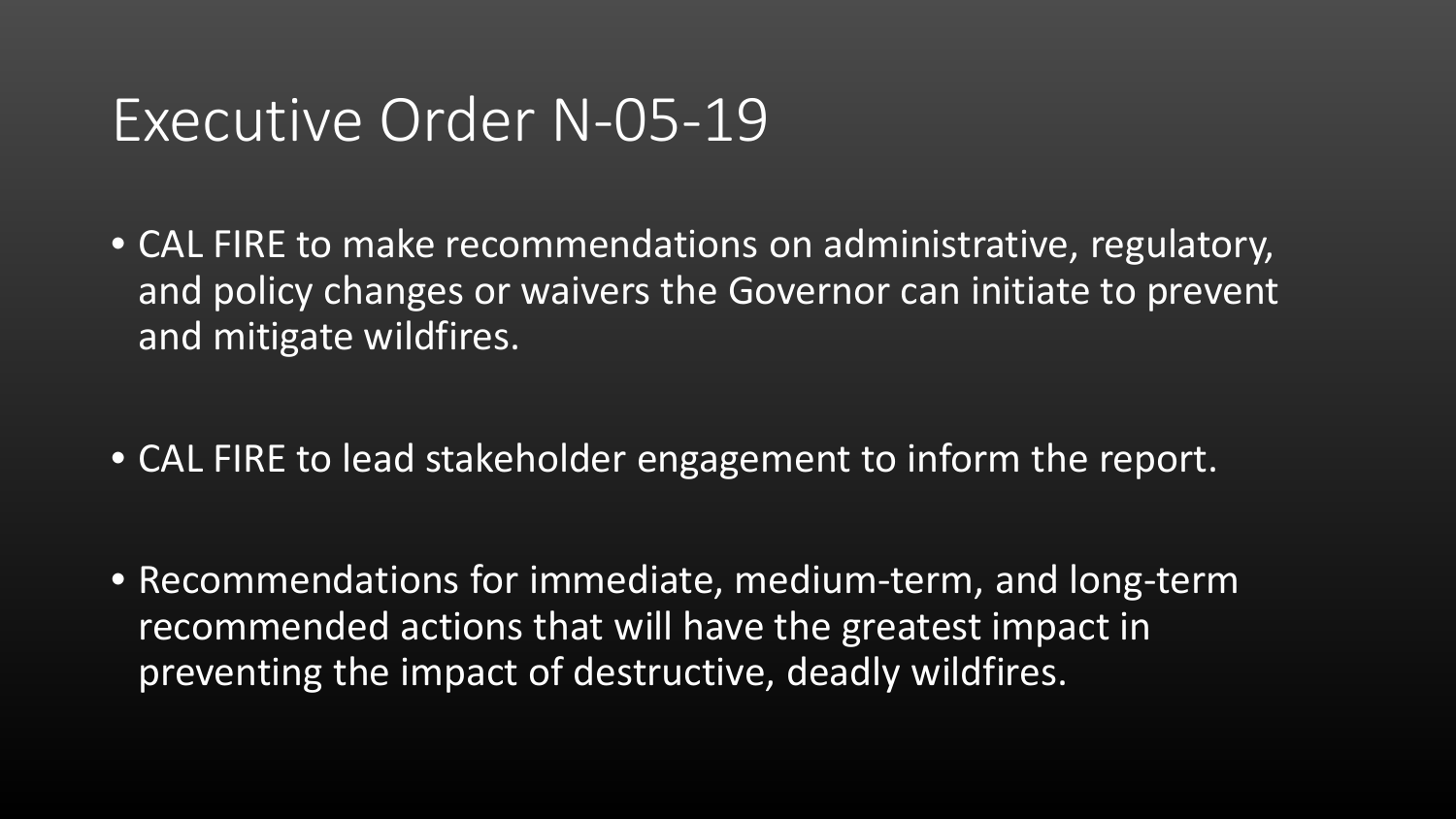#### Impediments to Progress

- Mandated Environmental / Cultural review process
	- California Environmental Quality Act
	- Archaeology
- Public fear of wildfire and or lack of understanding
- Resources to facilitate Fuels Treatments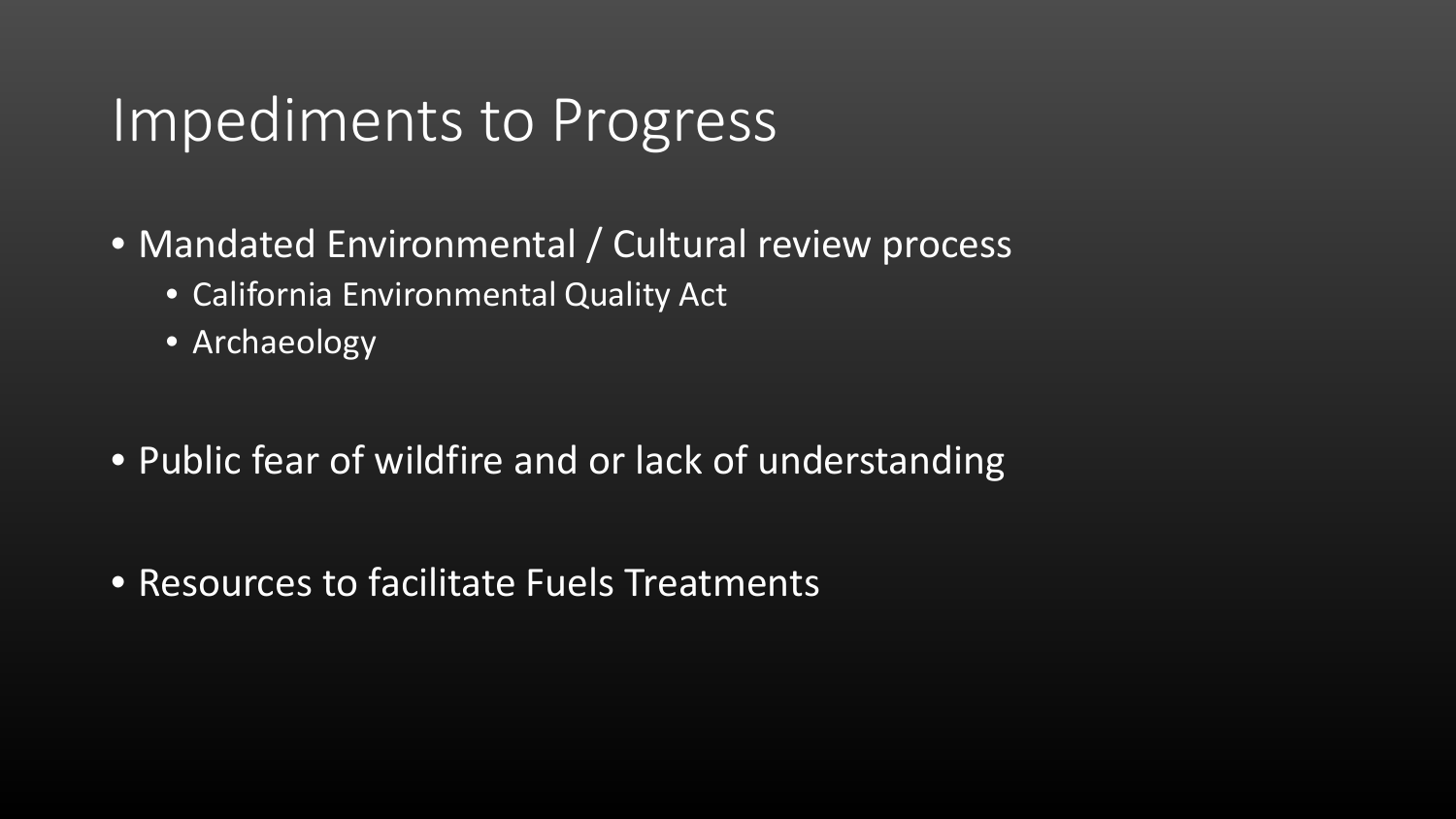# How do we change the trend?

• Sonoma-Lake-Napa Unit has been proactively looking at where we can make a difference.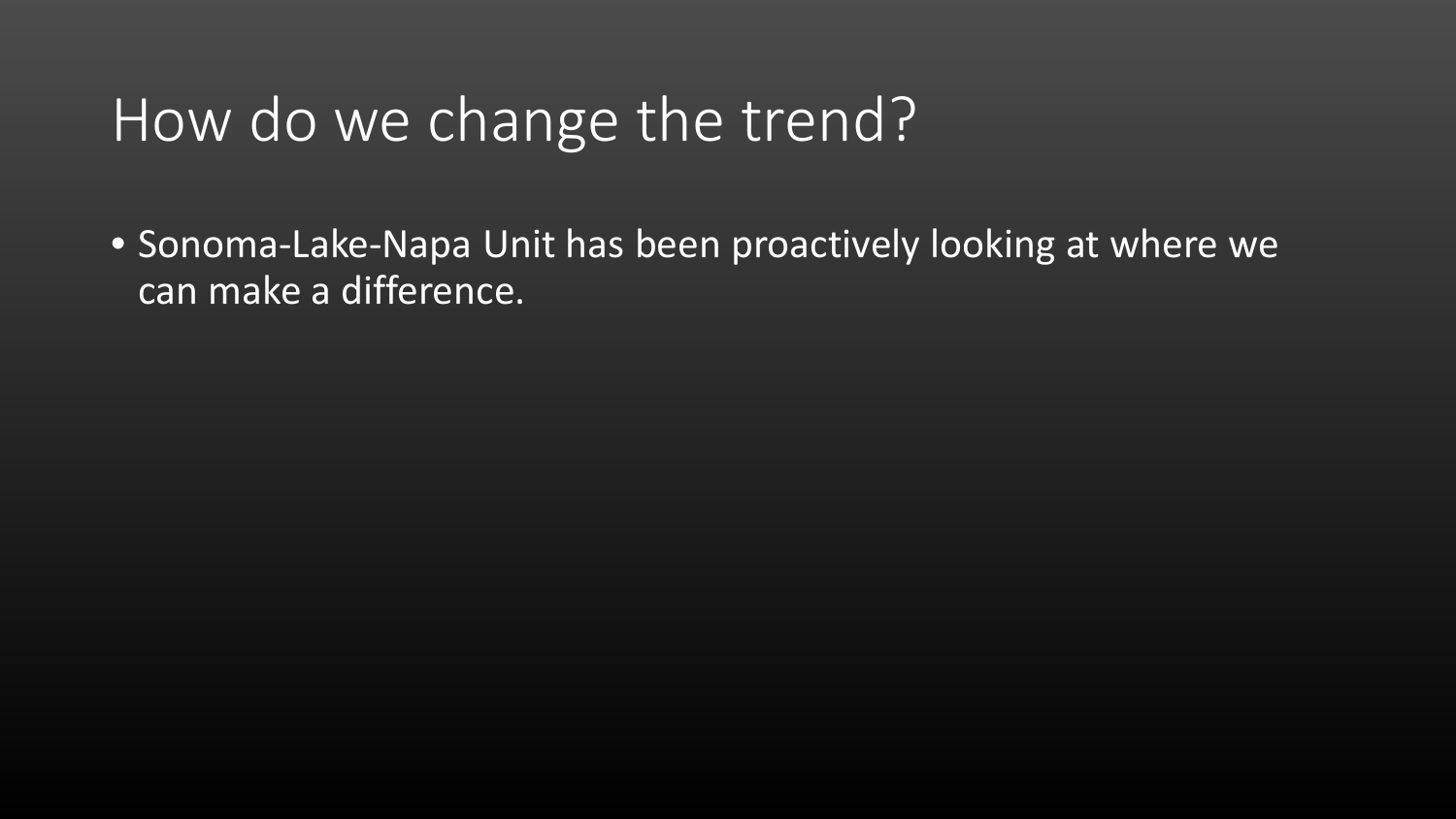**Analysis** emap

Forestville

#### The data analysis includes:

- Fire ignition points
- Historical large fire perimeters
- Population and Property at risk
- Existing fuel breaks (fuel treatment projects, roads, agriculture, natural barriers)
- Vegetation type
- Land ownership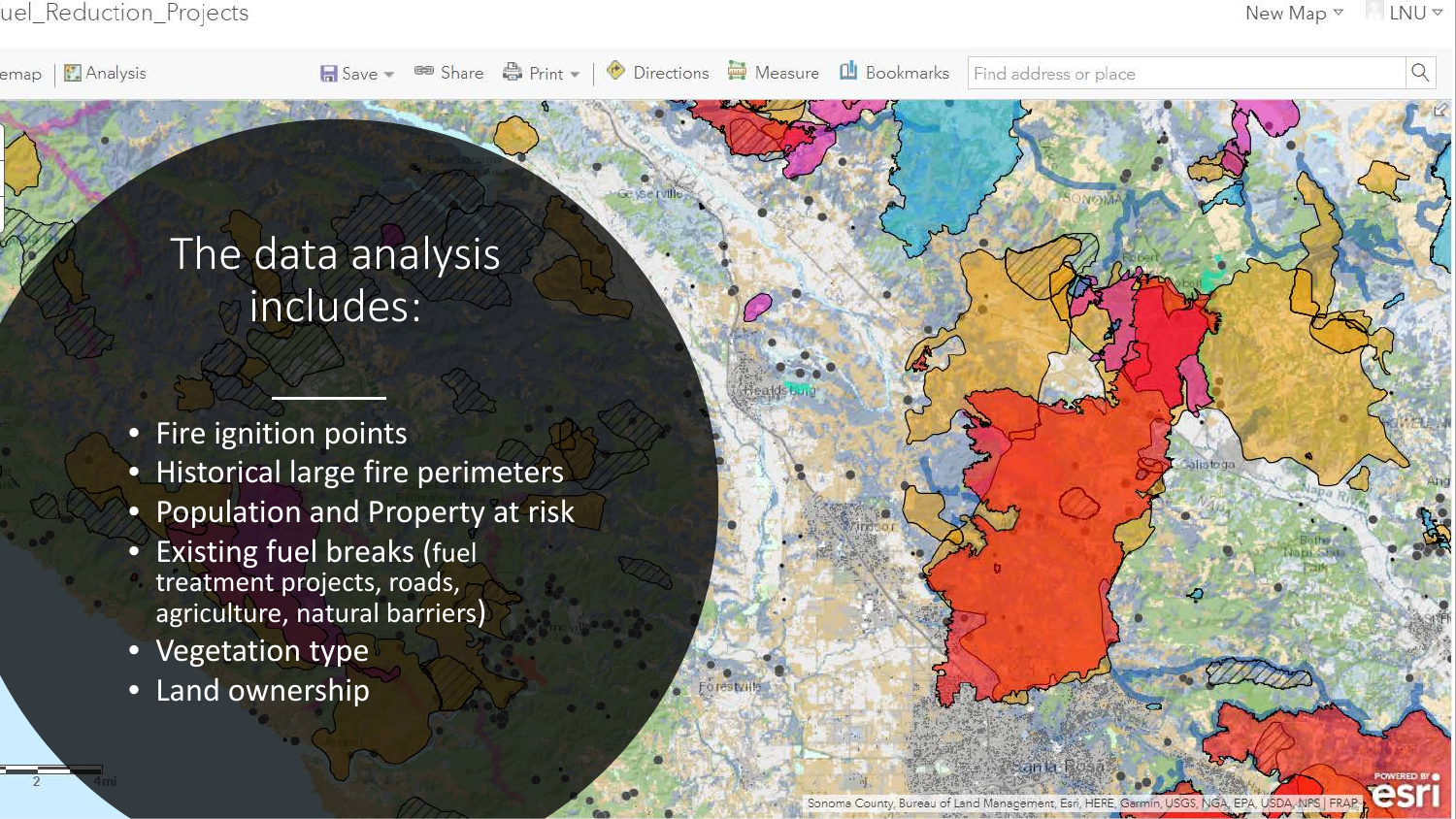## Community Collaboration

- CAL FIRE needs your help to:
- Generate community awareness and support for community level fuels treatment projects.
- Ongoing investment in fuels reduction activities.
- Neighbors helping neighbors.